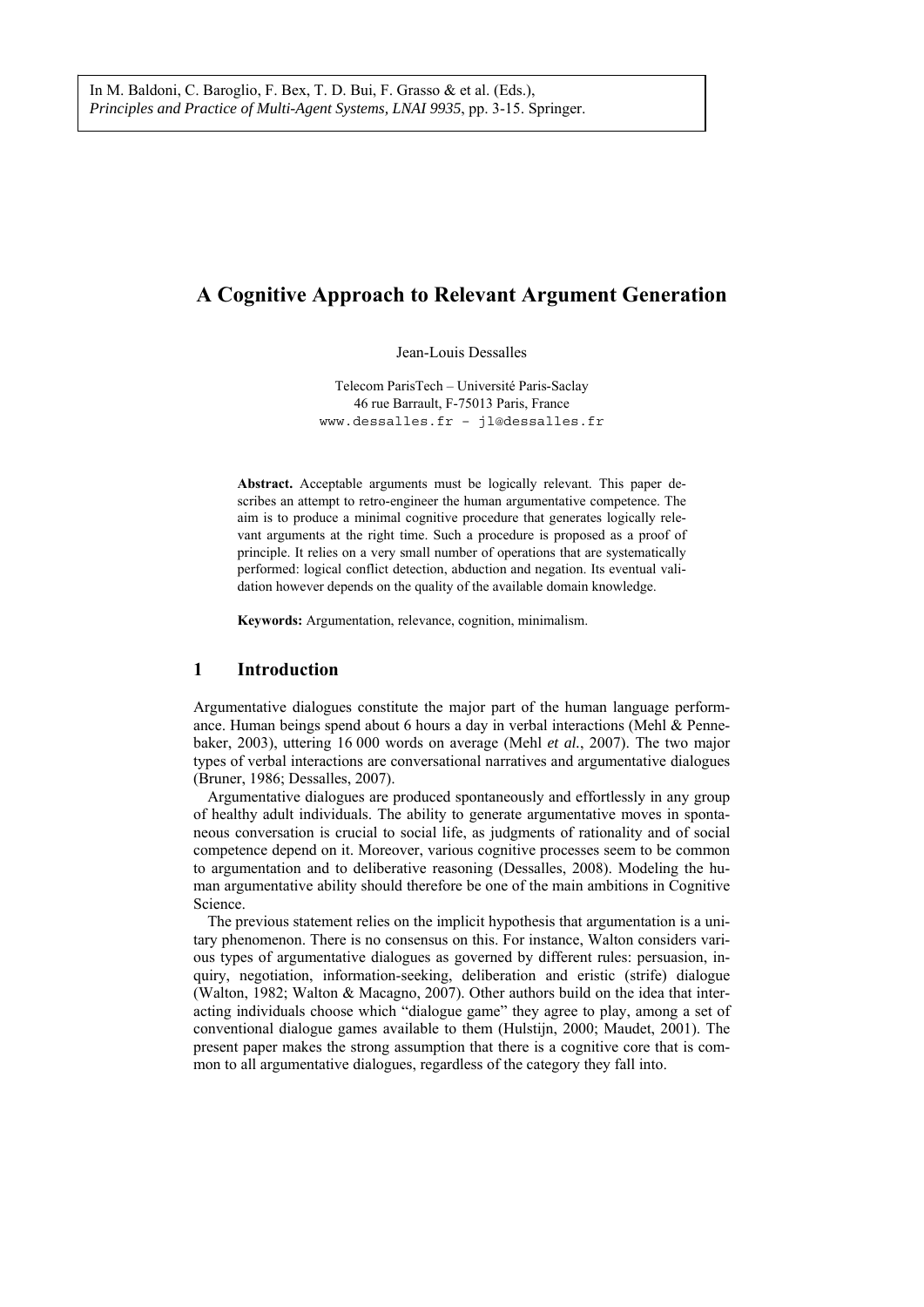It may seem quite natural to see argumentative dialogues as a process involving people, as arguments are often described in terms of challenge, commitment, withdrawal or support. As a consequence, the social level is rarely separated from the logical (or knowledge) level. The difference between social aspects and logical aspects is however crucial for the present study. In this paper, we pay attention only to the conceptual and logical structure of argumentation. The challenge is to show that logical relevance can be computed in a phase relying on knowledge and preferences that can be kept separate from other computations based on social roles and social goals. We regard logical relevance as a prerequisite for any other computation regarding argumentation, as no valid argument can be logically irrelevant. The extreme version of our hypothesis consists in saying that the propositional content of argumentative moves follows a definite mechanical procedure, regardless of who makes them. At the knowledge level, it is not possible to tell whether a given argumentative sequence involved three people, two people or was a soliloquy. If this hypothesis is valid, we can study the logical organization of argumentative dialogues while ignoring other issues, independently from their importance in further computations, such as pragmatic goals (convince, influence, gain the upper hand) or saving/losing face. At the knowledge level, it is more urgent to concentrate on the logical relationships between utterances (Quilici *et al.*, 1988). This, of course, amounts to supposing that the logical level has some form of autonomy.

Even if we limit our study of argumentation to computations performed at the logical (or knowledge) level, we must still determine which entities are processed by these computations. In most approaches to argument generation, a pre-computed set of arguments is supposed to be available. Arguments may be propositions that are known for instance to be in relation of support or of attack with another argument (Dung, 1995). Such a set may be given or be computed through a planning module (Amgoud & Prade, 2007). Various questions are then asked, such as finding 'acceptable' arguments (Dung, 1995), or finding best argumentative strategies following rhetorical principles (van Eemeren, Garssen & Meuffels, 2007, 2012). Postulating a graph of pre-existing arguments with attack/support weighted relations may be appropriate in task-oriented dialogues, in which at least some participants are expert not only in the domain of the task, but also in conducting dialogues about the task. Preestablished argument graphs may also be natural to study professional debating behavior, as in political debates. In spontaneous everyday dialogues, however, people are not expected to be experts. They are not even supposed to have any awareness about the possible existence of pre-existing argument collections to choose from. We must assume that every argumentative move is computed on the fly instead of being selected or retrieved. We do not postulate static graphs of arguments; we do not postulate complex procedures such as the search for minimal acyclic paths in such graphs either. It would not be parsimonious to grant such powers to brains. At the other extreme, a purely structural approach that would look exclusively at the surface of the arguments (Rips, 1998) is unlikely to predict the content of utterances.

We choose to settle for the kind of computation considered in BDI approaches, *i.e.*  computations about propositions (or predicates), about beliefs and about desires. We must, however, put further restrictions about the kind of computations that can be regarded as cognitively plausible. Since cognitive systems are "embedded systems", we cannot postulate any access to external oracles of truth. We cannot make use of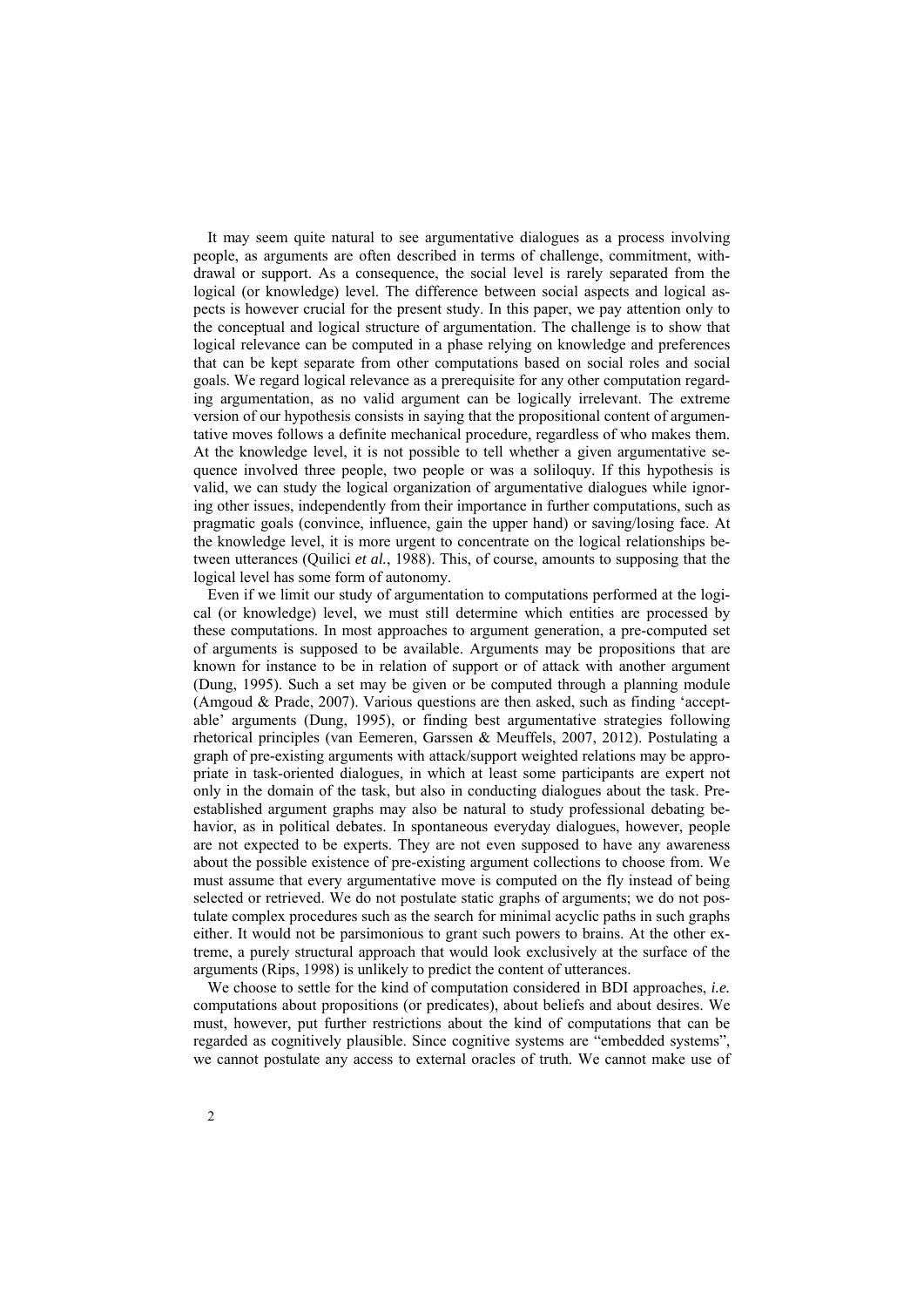notions such as possible worlds, as long as these "worlds" are supposed to be external entities. And as in any modeling enterprise, we must seek for minimal procedures.

We present here a tentative minimalist model of logically relevant argument generation. Following (Reed & Grasso, 2007), this approach is an attempt of modeling *of*  argument (rather that *with* argument). The purpose is to understand the human argumentative *competence* (as opposed to *performance*), rather than using argumentation processes to develop artificial reasoning. In what follows, we will first provide a definition of 'logical relevance'. Then we will introduce the notion of 'necessity', which usefully subsumes attitudes such as beliefs and desires. We then present the conflictabduction-negation model, before discussing its scope and its limits.

## **2 Logical relevance**

*Logical relevance* is what makes the difference between acceptable dialogue moves and unacceptable ones, or more generally between rationality and pathological discourse. Logical relevance predicts the conditions in which saying that the carpet is grey is appropriate or, on the contrary, would lead to an expression of incomprehension like "So what?" (Labov, 1997). Note that sentences may be meaningful (*e.g.* "the carpet is grey") and yet be fully logically irrelevant. Philosophical definitions of relevance that rely on the quantity and the cost of inferred information (Sperber & Wilson, 1986) are of little help here, as they are too permissive and do not predict irrelevance. For instance, new knowledge may be easily inferred from "the carpet is grey" (*e.g.* it is not green, it differs from the one in the other room) without conferring any bit of relevance to the sentence in most contexts (*e.g.* during a dialogue about the death of a cousin). Conversely, any sentence can be relevant in an appropriate context (*e.g.* "I asked for a red carpet" or "It doesn't show the dirt"). The point is to discover the kind of logical relationship that an utterance must have with the context to be relevant.

Many task-oriented approaches to argumentation (often implicitly) rely on definitions of relevance or acceptability that refer to *goals*. A move is relevant in these contexts if it helps in achieving one of the speaker's goals. Many spontaneous dialogues, however, occur in the absence of any definite task to be fulfilled. For instance, when people discuss about the recent death of a cousin, they may exchanges arguments about the suddenness or the unexpectedness of the death without trying to achieve anything concrete. Another problem with 'goals' is that there is no way to circumscribe the set from which they would be drawn. Do people who are talking and reasoning about their cousin's sudden death have zero, one, ten or hundreds of goals?

The observation of spontaneous conversation (Dessalles, 1985; 2007) suggests that *problems*, *i.e.* contradictions between beliefs and/or desires, are more basic and more systematic than the existence of goals. For instance, the cousin's sudden deadly stroke contradicts the belief that she was perfectly healthy. The definition of logical relevance that will be used here is straightforward:

> *A statement is logically relevant if it is involved in a contradiction or solves a contradiction*.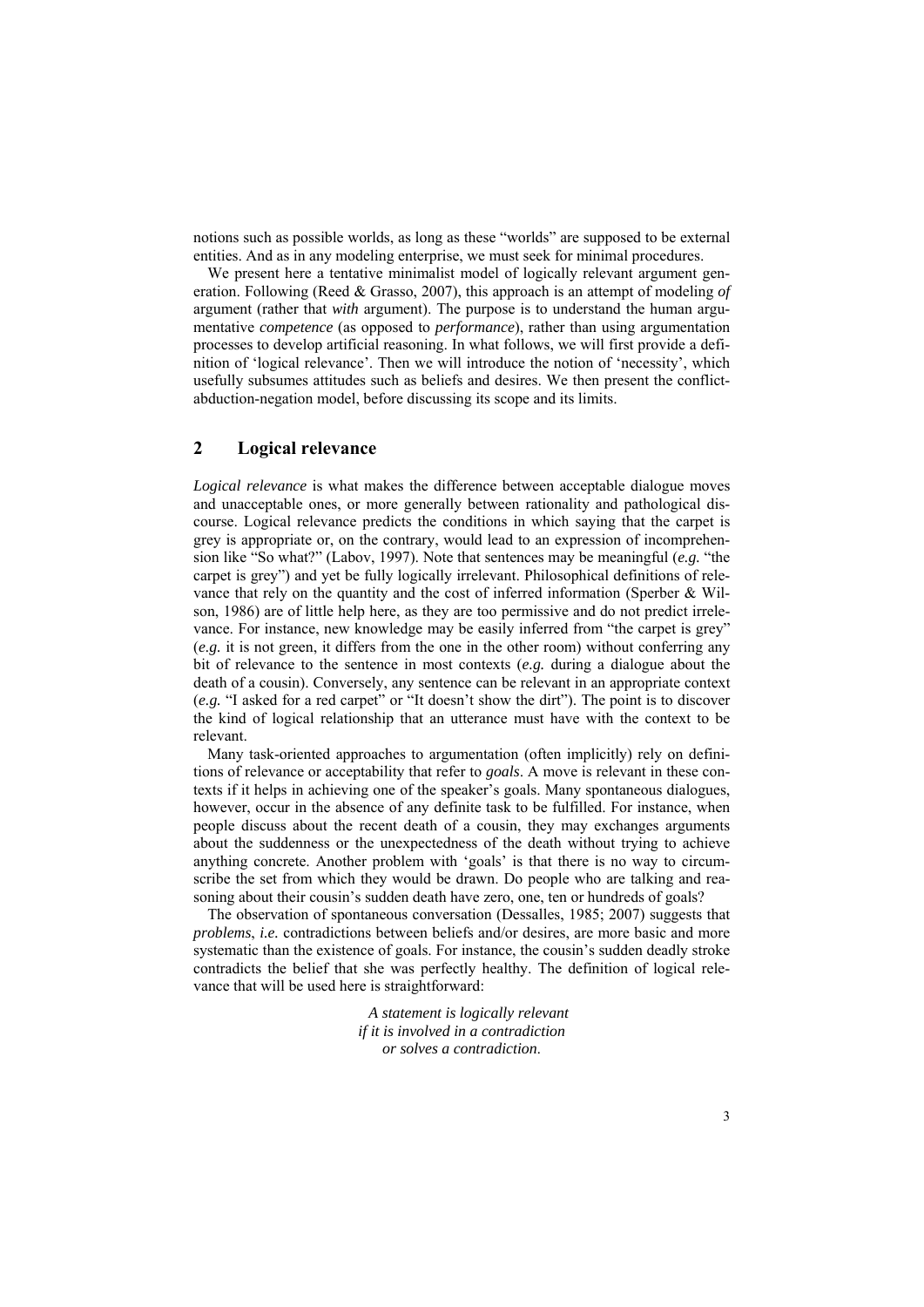(for a more precise definition, see (Dessalles, 2013)). It has long been recognized that aspects of argumentation have to do with incompatible beliefs and desires, and with belief revision. "Practical reasoning is a matter of weighing conflicting considerations for and against competing options, where the relevant considerations are provided by what the agent desires about and what the agent believes" (Bratman 1990). The above definition of logical relevance puts a tight constraint on the kind of move that is admissible in argumentation.

Suppose that the sky is clear and you want to go hiking. Your friend could make a relevant argumentative move by saying "They announce heavy rains this afternoon" because her move creates a contradiction between two desires (hiking and not getting wet). By contrast, saying "They announce heavy rains this afternoon in Kuala Lumpur" would have been irrelevant as long as the argument cannot be related to any contradiction (*e.g.* if you are hiking in the Alps). A further argument from you or your friend such as "I can see some clouds over there" may be argumentatively relevant, for instance by negating one term in the contradiction between 'observing clear sky' and 'having heavy rain soon'. Describing such a move (clouds) as merely 'strengthening' the preceding argument (heavy rains) is problematic as long as there is no way to compute such a 'strengthening' relation. Fortunately, this is unnecessary: as soon as the intermediary contradiction (clear sky *vs.* rain) is taken into account, the relevance of negating 'clear sky' by mentioning clouds becomes evident.

To be logically relevant, people or artificial systems must abide by the constraint above (create or solve a contradiction), or be at risk of being perceived as socially inept. Note that while some models seek for conflict-free arguments (Dung, 1995), we must consider arguments as logically relevant precisely because they create a logical contradiction. Conversely, it is not enough for an argument to be logically consistent with the current state of knowledge. To be logically relevant, an argument that does not create or highlight a contradiction should *restore* logical consistency. In our framework, the only admissible 'goals' are prospective situations in which logical consistency is restored (which comes with the strong presupposition that the current situation is regarded as inconsistent for the goal to be considered).

## **3 Conflicting necessities**

Basic attitudes such as *true* and *false* have long been recognized to be insufficient to model argumentation. In line with the BDI approach, we consider that propositional attitudes can be gradual and may include both beliefs and desires. As we experience beliefs and desires as very different mental attitudes, we may expect them to be processed through two radically different mechanisms, one for beliefs and one for desires. We found that, surprisingly, both mechanisms can be naturally merged into a single one<sup>1</sup>. As far as the computation of logical relevance is concerned, the distinction between beliefs and desires can be (momentarily) ignored. To describe the argumenta-

This result was unexpected. Our initial attempts to capture argumentative competence involved separate procedures for epistemic moves (beliefs) and for epithymic moves (desires) (Dessalles, 1985). Gradual simplification in both procedures led them to converge and eventually to merge into a single one.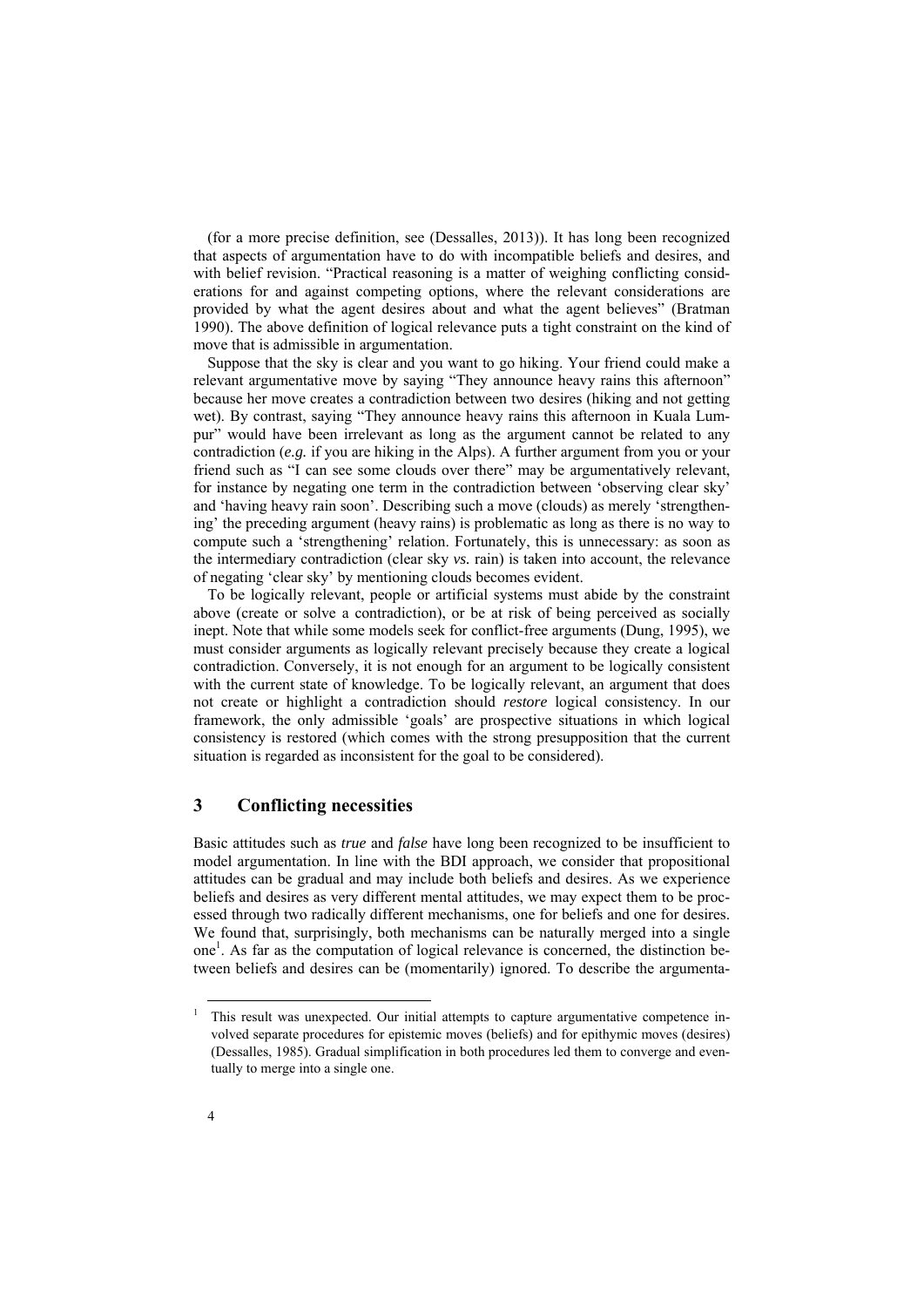tion procedure, we use a single notion, called *necessity* (note that the word 'necessity' is close here to the naïve notion and does not refer to a modality)*.* Distinguishing desires from beliefs remains of course essential when it comes to argument wording. The claim is that it plays no role in the computation of logically relevant arguments.

We call *necessity* the intensity with which an aspect of a given situation is believed or wished<sup>2</sup>. Necessities are negative in case of disbelief or avoidance. For the sake of simplicity, we consider that necessity values are only assigned to (possibly negated) instantiated or uninstantiated predicates. We will still use the word 'predicate' to designate them. At each step  $t$  of the planning procedure, a function  $v_t(T)$  is supposed to provide the necessity of any predicate *T* on demand. The necessity of *T* may be unknown at time *t* (we will omit subscripts *t* to improve readability). We suppose that necessities are consistent with negation:  $\nu(\neg T) = -\nu(T)$ . The main purpose of considering necessities is that they propagate through logical and causal links.

We say that a predicate is *realized* if it is regarded as being true in the current state of the world. Note that this notion is not supposed to be "objective". Moreover, in the case of contrefactuals, a predicate is realized as long as it is supposed to be true. A predicate *T* is said to be *conflicting* if  $v(T) > 0$  when it is not realized, or if  $v(T) < 0$  in a situation in which it is realized. We say that  $T$  creates a *logical conflict*  $(T, \nu(T))$  of intensity  $|\nu(T)|$ . We will consider logical conflicts  $(T, N)$  in which N is not necessary equal to  $(T)$ . Note that logical conflicts (also called *cognitive conflicts*) are internal to agents; they are not supposed to be "objective". More important, *logical conflicts do not oppose individuals*, but beliefs and/or desires. The point of the argumentative procedure is to modify beliefs or to change the state of the world until the current logical conflict is solved. In many situations, solving one logical conflict may create a new one. Argumentation emerges from the repeated application of the argumentative procedure. Within the present framework, argumentative dialogues can be seen as the *trace of a sequential multi-valued logical satisfaction procedure*. One could think of designing a problem solving device that would help people find out optimal plans or beliefs sets. This is not our concern here. The point is rather to discover a procedure that matches human argumentative behavior while remaining cognitively plausible. Our proposal is that such a procedure proceeds by solving logical conflicts sequentially, one at a time.

### **4 The conflict–abduction–negation model**

Our attempts to design a cognitively plausible model of spontaneous argumentation led to a minimal procedure that we describe below. In a nutshell, the procedure tries to detect a logical conflict, and then explores various ways to solve it. Solutions can be found by revising default assumptions, or by revising beliefs and preferences, or by proposing actions that change the state of the world. Our past efforts to design such a procedure involved intricate operations and an external planner. These developments were unsatisfactory due to their cognitive implausibility. To remain cognitively plausible, we stick to the following restrictions.

 <sup>2</sup> In (Dessalles, 2008 ; 2013), we show how the notion of complexity (*i.e.* minimal description length) can be used to measure beliefs and desires on a same intensity scale.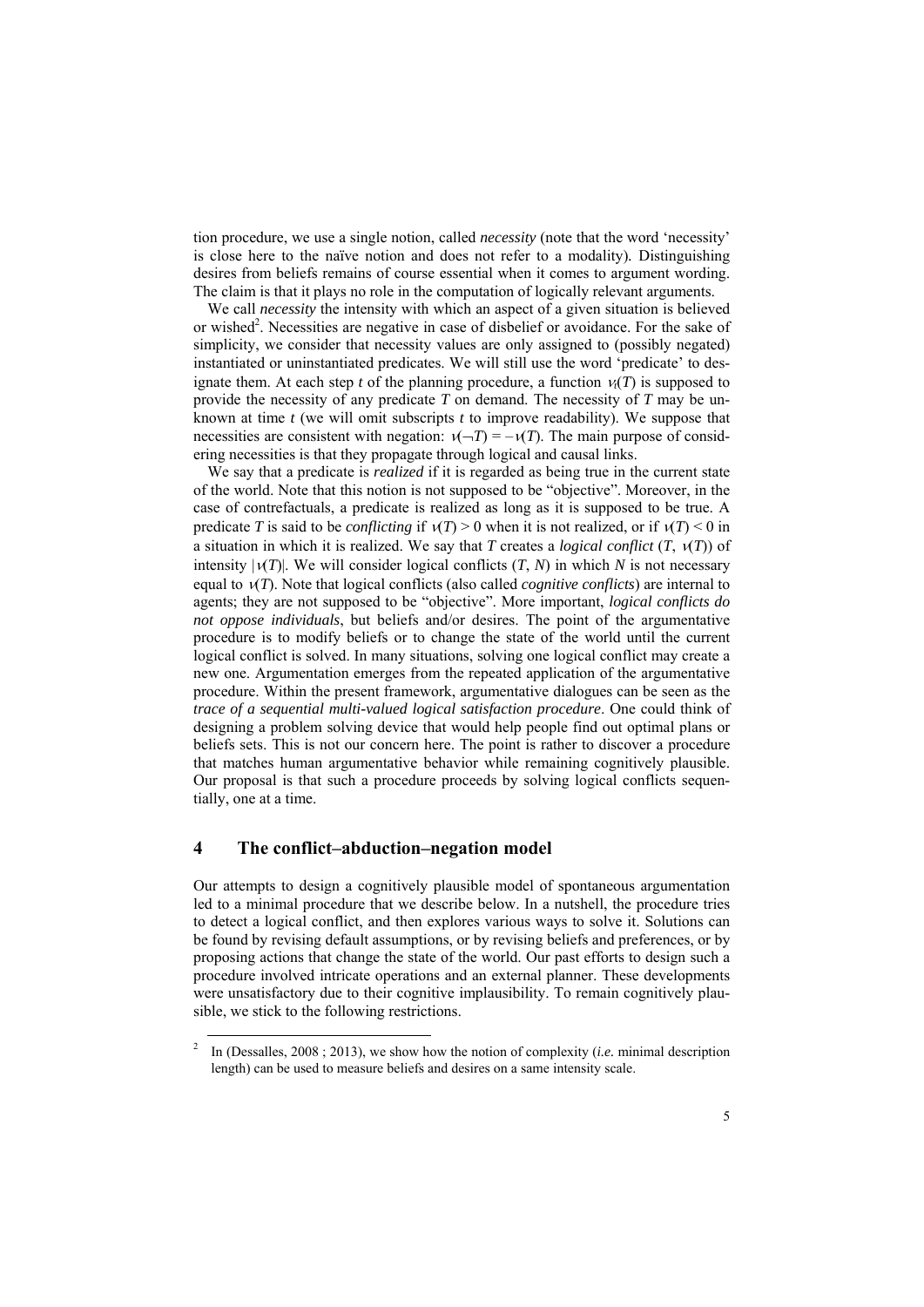R1. Arguments can be potentially any predicate. Their effect on consistency is *computed* (rather than retrieved from pre-stored relations such as 'support' or 'attack'). R2. The knowledge base is addressed by content. We exclude the possibility of scanning the entire knowledge. Queries for rules must have at least one term instantiated. R3. The procedure is supposed to be sequential, considering one problem (conflict) and one tentative solution at a time.

R4. The procedure should be kept minimal. A cognitive model of natural argument processing cannot consist in a general-purpose theorem prover with the power of a universal Turing machine that derives arguments from complex axioms.

The purpose of R1 and R2 is to avoid making any strong assumption about the nature of the available knowledge. From a cognitive perspective, representing knowledge using rules (as we do in our implementation) is just a commodity, as minds are not supposed to keep thousands of rules expressed in explicit form in their memory (Ghadakpour, 2003). The purpose of R2 is also to make the model scalable. R3 aims at reflecting the reality of human argumentation which, contrary to artificial planning, is bound to be sequential. R4 is not only motivated by cognitive plausibility, but also by scientific parsimony concerns.

Finding a procedure that respects constraints R1-4 while being able to reproduce human performance, even in simple dialogues, proved significantly more challenging than anticipated. After a series of refinements, we succeeded in designing a procedure, named CAN (for Conflict–Abduction–Negation) that we consider for now as minimal (figure 1). This means that we could not find a more concise procedure than CAN that generates only logically relevant arguments and that generates all logically relevant arguments.



**Fig. 1.** CAN operations

Figure 2 shows the sequence of operations in CAN. The first step consists in detecting a logical *conflict*. This captures the fact that no argumentation is supposed to occur in the absence of an explicit or underlying logical conflict. The *solution* phase allows actions to be performed and therefore lose there necessity. This phase is where decisions are taken, after weighing pros and cons. For predicates that are not actions, a solution attempt consists in considering them as realized. The next phase is *abduction*. It consists in finding out a cause for a state of affairs. The abduction procedure itself can be considered as external to the model. Necessity propagation occurs in this abduction phase. The effect of *negation* is to present the mirror image of the logical conflict: if  $(T, N)$  represents a conflict, so does  $(-T, -N)$ . Note that thanks to negation, positive and negative necessities play symmetrical roles. The *give-up* phase is crucial: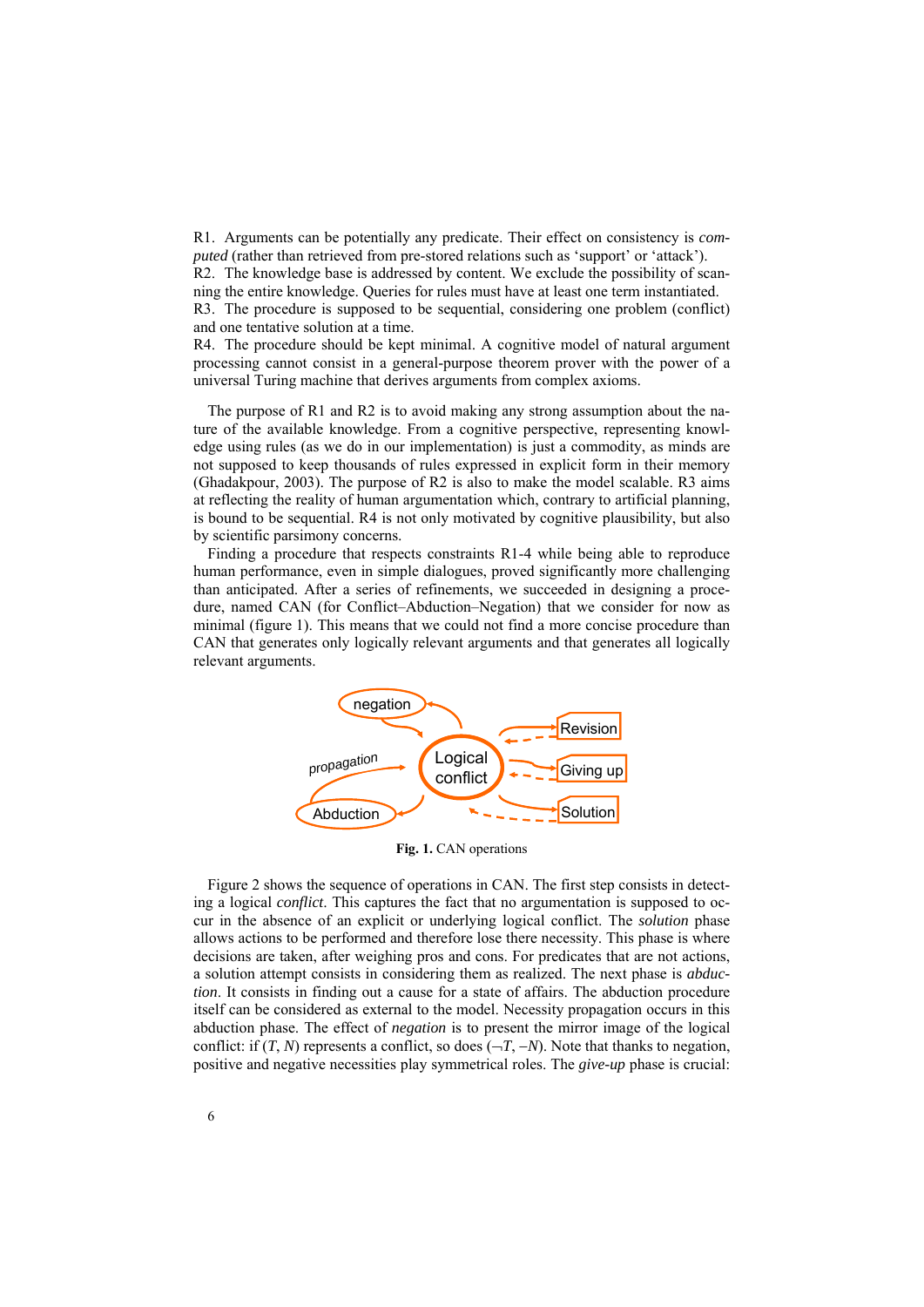by setting the necessity of *T* to  $-N$ , the procedure memorizes the fact that *T* resisted a mutation of intensity *N*. Lastly, the *revision* phase consists in reconsidering the necessity of *T*. This operation represents the fact that when considering a situation anew, people may change the strength of their belief or their desire (the situation may appear not so sure, less desirable or less unpleasant after all).

| <b>Conflict:</b> | If there is no current conflict, look for a new conflict $(T, N)$ where T is a<br>recently visited state of affairs.                                                      |
|------------------|---------------------------------------------------------------------------------------------------------------------------------------------------------------------------|
| <b>Solution:</b> | If $N > 0$ and T is <i>possible (i.e.</i> $\neg T$ is not realized), decide that T is the<br>case (if $T$ is an action, do it or simulate it).                            |
|                  | <b>Abduction:</b> Look for a cause C of T or a reason C for T. If C is <i>mutable</i> with inten-<br>sity N, make $v(C) = N$ and restart from the new conflict $(C, N)$ . |
| <b>Negation:</b> | Restart the procedure with the conflict $(-T, -N)$ .                                                                                                                      |
| Give up:         | Make $v(T) = -N$ .                                                                                                                                                        |
| <b>Revision:</b> | Reconsider the value of $v(T)$ .                                                                                                                                          |

**Fig. 2.** The sequence of operations in the CAN procedure.

The different phases of the procedure are executed as a "or-else" sequence. This means that if a phase succeeds, the whole procedure starts anew. The solution phase is considered to fail if the intended action fails. The negation phase is executed only once for a given predicate *T*. The procedure introduces the notion of mutability. *C* is *mutable* with intensity *N* if  $v(T)$  and *N* have opposite signs and if  $|v(T)| \le N$ .

Note that the procedure is not following standard deductive reasoning, presumably reflecting the way human beings reason. The abduction phase implements contraposition by propagating negative necessity to the cause. When the propagated necessity is positive, however, the operation is no longer deductive. It can be interpreted as the search for a cause that will be presented as 'necessary'. Since the procedure constitutes a greedy algorithm, each solution is unique by the time it is found, so the distinction between 'necessary' and 'sufficient' gets blurred.

## **5 Implementing the CAN procedure**

The CAN procedure has been designed by successive simplifications of its implementation in Prolog. As suggested by figure 2, the core of the program is now quite short, as we managed to reduce the procedure to a very limited set of operations. Besides this CAN module, the program quite naturally includes two other modules: a domain knowledge and a module named 'world'. For testing purposes, we implemented the domain knowledge as a set of causal and logical rules with default assumptions. We adopted the usual and convenient technique which consists in using the same knowledge to simulate the world (*e.g.* rules are used in forward propagation to update the world when an action has been performed) and to perform abductive reasoning. Moreover, we made the simplifying assumption that the predicates included in the arguments are present in the domain knowledge. These easy options are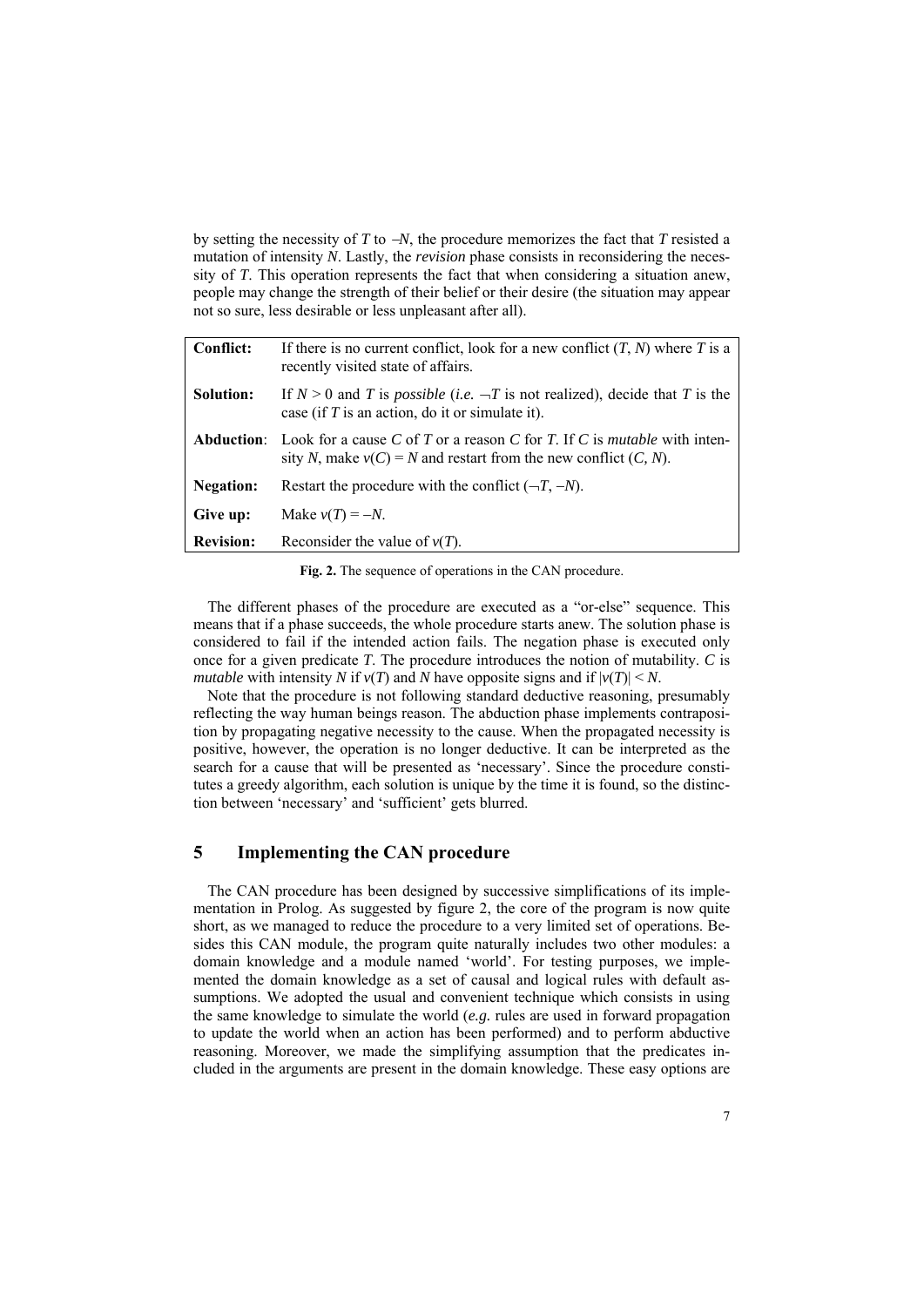by no means cognitively plausible. Both the management of the world and the kind of knowledge used for abduction could be implemented in radically different ways (*e.g.*  using finer grain representations or even analogue devices) without the CAN procedure being affected.

We tested the model by reconstructing the production of arguments in real conversational excerpts. Below is an example of conversation.

 [Context: A is repainting doors. He decided to remove the old paint first, which proves to be a hard work (adapted from French)]

A1- I have to repaint my doors. I've burned off the old paint. It worked OK, but not everywhere. It's really tough work! [...] In the corners, all this, the moldings, it's not feasible!

[...]

- B1- You should use a wire brush.
- A2- Yes, but that wrecks the wood.
- B2- It wrecks the wood...

[pause 5 seconds]

- A3- It's crazy! It's more trouble than buying a new door.
- B3- Oh, that's why you'd do better just sanding and repainting them.
- A4- Yes, but if we are the fifteenth ones to think of that!
- B4- Oh, yeah...
- A5- There are already three layers of paint.
- B5- If the old remaining paint sticks well, you can fill in the peeled spots with filler compound.
- A6- Yeah, but the surface won't look great. It'll look like an old door.

If we just keep the argumentative skeleton, we get:

A1- repaint, burn-off, moldings, tough work

B1- wire brush

- A2- wood wrecked
- A3- tough work
- B3- sanding
- A5- several layers
- B5- filler compound
- A6- not nice surface

The challenge is to predict the dynamic unfolding of this argumentative dialogue using a static set of rules representing the domain knowledge. Despite the simplifying assumptions mentioned above, reconstructing the dialogue is a challenging task. The relevant predicates must be selected in the right order and with the right sign (positive or negated) from a (potentially vast) background knowledge base that has ideally been developed independently. For illustrative purposes, we used the following domain knowledge (the sign  $\rightarrow$  stands for causal consequence). Since the program is written in Prolog, it accepts knowledge expressed in first-order logic (*i.e.* with variables). For this simple example, propositions are however sufficient.

- (C1) burn off & -wood wrecked  $\rightarrow$  nice surface
- (C2) filler compound & -wood wrecked  $\rightarrow$  nice surface
- (C3) sanding & -several\_layers & -wood\_wrecked  $\rightarrow$  nice\_surface
- (C4) burn off & moldings & -wire brush  $\rightarrow$  tough work
- (C5) wire brush & wood soft  $\rightarrow$  wood wrecked
- (C6) wood wrecked  $\rightarrow$  -nice\_surface
- (C7) repaint & nice surface  $\rightarrow$  nice doors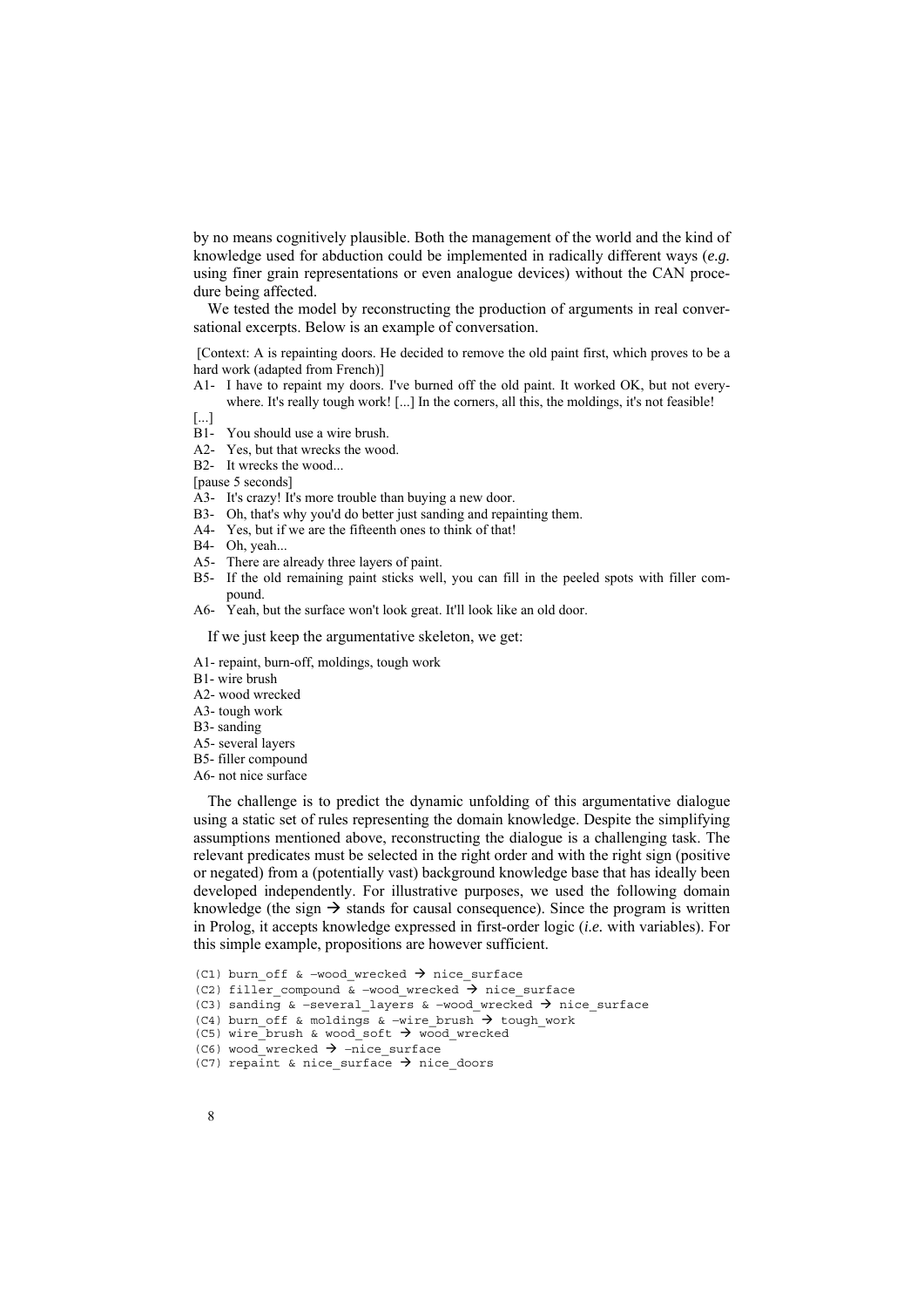```
actions([repaint, burn_off, wire_brush,<br>sanding,filler_compound]).
default([-wood soft, -several layers, -wood wrecked]).
initial situation([moldings, -nice surface, -nice doors,
                        -wood_soft, -several_layers]).
```
The program needs a few attitudes in addition. These attitudes are represented as numerical values. Only the hierarchy of values is relevant, not the values themselves.

desirable(tough work, -10) desirable(nice\_doors, 20)

With this knowledge, the CAN procedure is able to generate exactly the arguments of this conversation excerpt in the right order. The program starts by detecting a *con*flict on 'nice doors', which is desirable with intensity 20 and yet is not realized. *Abduction* propagates the conflict back to 'repaint' through (C7). 'repaint' is decided as a *solution*, but the conflict is not solved. It is propagated to 'nice surface' again through  $(C7)$ , and then to 'burn off' through  $(C1)$ . 'burn off' is performed, but then forward propagation through (C4) generates a new conflict of intensity 10 on 'tough\_work'. The trace below illustrates what happens then.

```
 ** Restart. 
 Conflict of intensity -10 with tough_work 
Propagating conflict to cause: -wire brush
  ------> Decision : wire_brush 
  inferring wood_wrecked from wire_brush 
  ** Restart. 
  Conflict of intensity 20 with nice_doors 
Propagating conflict to cause: nice surface
 Propagating conflict to cause: -wood_wrecked 
 Negating -wood_wrecked , considering wood_wrecked 
 Propagating conflict to cause: wire_brush 
 ------> Decision : -wire_brush
 inferring tough_work from -wire_brush 
  inferring nice_surface from burn_off 
  inferring nice_doors from nice_surface 
  ** Restart. 
 Conflict of intensity -10 with tough_work 
 Negating tough_work , considering -tough_work 
 Giving up: tough_work is stored with necessity 10 
We are about to live with tough_work ( -10 )!
 Do you want to change preference for tough_work ( -10 )? 
 ?- -30.
 ** Restart. 
 Conflict of intensity -30 with tough_work 
 Propagating conflict to cause: burn_off 
  ------> Decision : -burn_off 
** Restart. 
 Conflict of intensity 20 with nice_doors 
Propagating conflict to cause: nice surface
 Propagating conflict to cause: sanding 
 ------> Decision : sanding 
. . .
```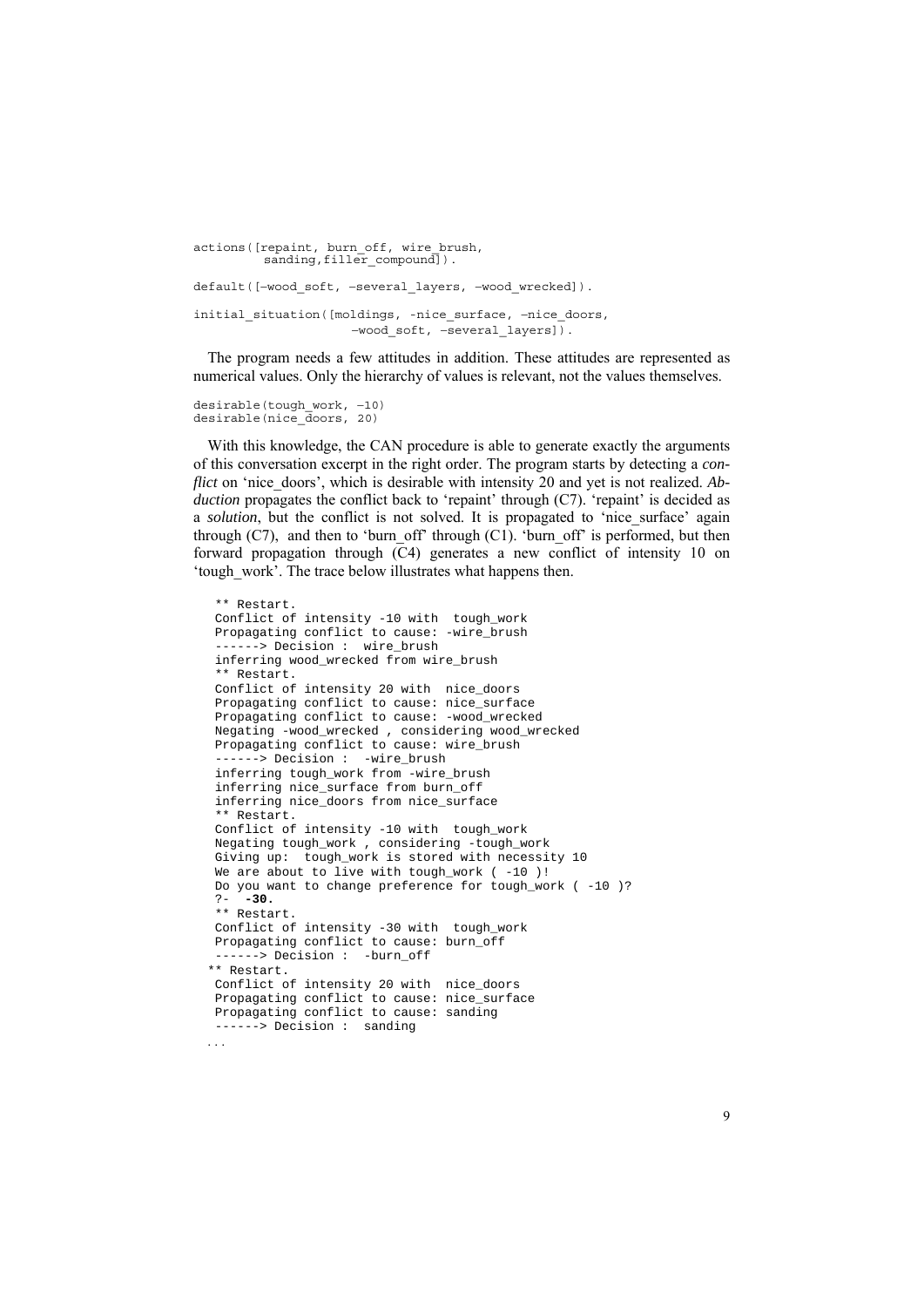The trace shows how the system is able to go back on its decision twice, when it decides that 'wire\_brush' and 'burn\_off' are bad ideas after all. Note the *give-up* phase in which it keeps a memory of the fact that 'tough\_work' resisted a mutating attempt of intensity 10. The *revision* phase is implemented as a question to the user, who sets the preference of 'tough\_work' to  $-30$ . This triggers a new search for further solutions.

## **6 Discussion**

CAN proceeds by detecting inconsistencies and then by propagating logical conflict to causes. Other systems rely on consistency checking to model argumentation (*e.g.* Thagard, 1989; Pasquier *et al.*, 2006). The present model has several qualities that make it more plausible cognitively.

- Locality: All operations are performed locally or through content addressing. There is no scanning of knowledge.
- Minimalism: The procedure is meant to be the most concise one.
- CAN is recursive, but not centrally recursive. This means that memory requirements do not grow during execution.
- CAN does not loop. The *give-up* phase, by changing necessity values:  $v(T) = -N$ , prevents abduction from being performed twice identically with the same input. However, repeated revisions may simulate the fact that some human argumentation dialogues go around in circles.
- Despite the fact that CAN ignores people and argument ownership, it captures the dialectical nature of argumentation. Every decision made by CAN represents a move that could be taken on by the same speaker or by another one.

One merit of the CAN procedure is to separate logical relevance processing from the creative part of argumentation. The latter is captured by the abduction procedure. This procedure is external to the model. Thanks to this modularity, CAN may be used as an "argumentative module" in any system that is able to simulate the execution of actions and to perform abduction. The interface between those systems and CAN should involve predicates, but this does not mean that they should use predicates in their internal implementation $3$ .

At this point, we got little more than a proof of principle. We wanted to prove that part of the human argumentation competence could be plausibly modeled as a fixed procedure. The CAN procedure aims at capturing the rational aspect of argumentation. It does not take any notion of strategy, such as defeating the opponent's counterarguments, into account. It does not even consider the subjective nature of the social game (convincing game, dispute, counseling…) in which argumentation takes place. However, by enforcing logical relevance, it guarantees the well-formedness of reasoning.

 <sup>3</sup> (Dessalles, 2015) shows how predicates can be generated by systems that use perceptual representations.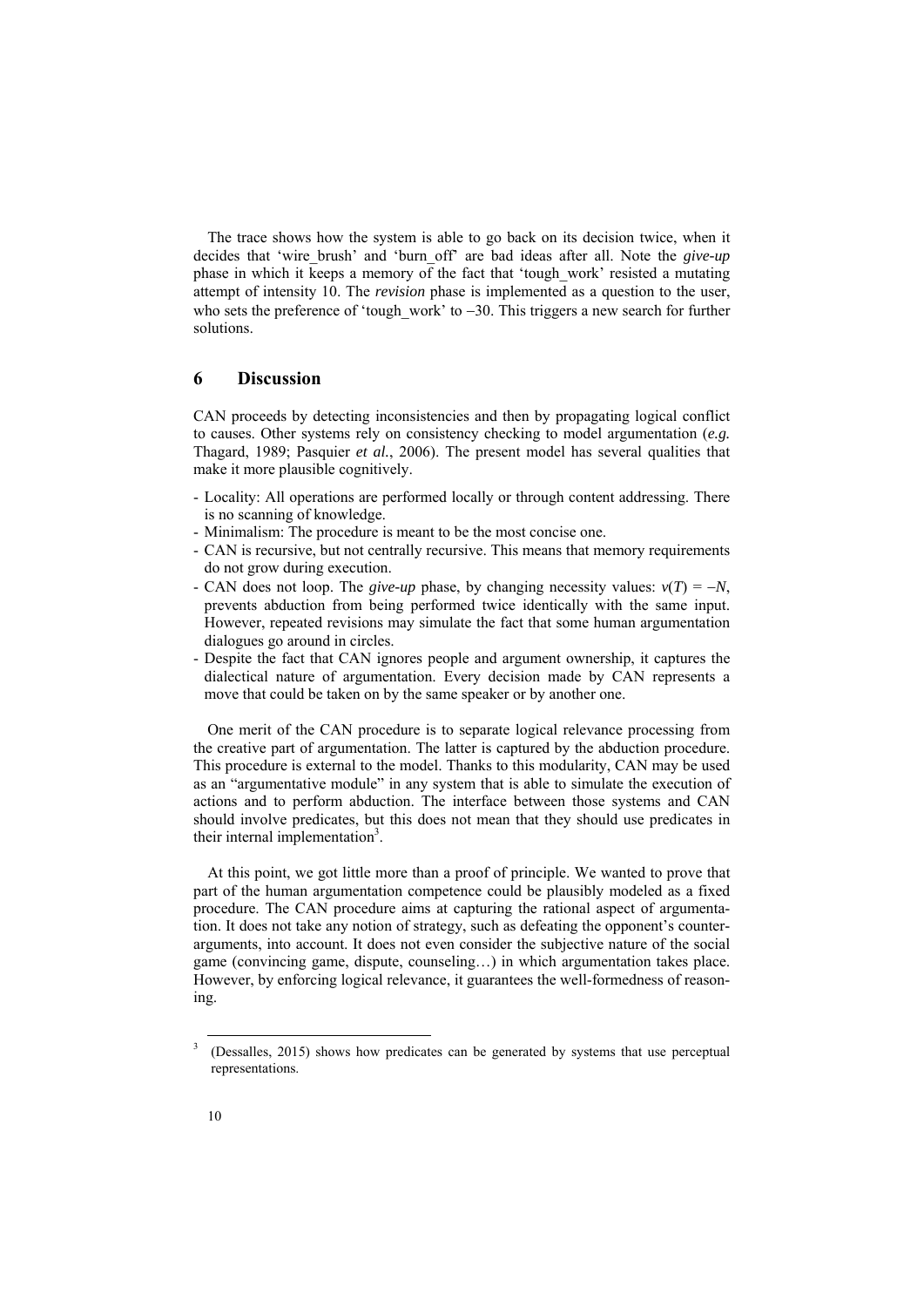Conversely, it is hard to imagine how logical relevance could be computed without a procedure like CAN. Even during a quarrel, arguments must be logically relevant, *i.e.* point to inconsistencies or restore consistency. Of course, a general-purpose satisfaction algorithm could produce an optimal solution to restore consistency with minimal attitude change. There is no guarantee, however, that such a solution would be perceived as relevant by human users. People make attempts to restore consistency step by step, following a local procedure like CAN. Logical relevance is checked at each step, changing one attitude at a time. A constraint satisfaction system that would propose a new set of attitudes is likely to be considered irrelevant, as it would be unable to justify the solution stepwise.

Some work remains to be done to turn CAN (or a better version of it) into an operational reasoning module for argumentation systems. Much progress should be made on the abduction procedure, which is currently crudely implemented. The challenge is to find a plausible abduction procedure that would scale up when the size of the knowledge base increases. There are also issues with the accuracy of the available knowledge. This paper shows that the problem of designing argumentative systems can be split in two main tasks: relevance and abduction. Our suggestion is that the CAN procedure captures the relevance part, and that systems based on CAN may produce convincing argumentative dialogues whenever an adequate abduction operation is available.

#### **References**

- 1. Amgoud, L. & Prade, H. (2007). Practical reasoning as a generalized decision making problem. In J. Lang, Y. Lespérance, D. Sadek & N. Maudet (Eds.), *Actes des journées francophones 'Modèles formels de l'interaction' (MFI-07)*, 15-24. Paris: Annales du LAMSADE, Université Paris Dauphine.
- 2. Bratman, M. E. (1990). What is intention? In P. R. Cohen, J. L. Morgan & M. E. Pollack (Eds.), *Intentions in communication*, 15-32. Cambridge, MA: MIT press.
- 3. Bruner, J. (1986). *Actual minds, possible worlds.* Cambridge, MA: Harvard University Press.
- 4. Dessalles, J.-L. (1985). Stratégies naturelles d'acquisition des concepts. *Actes du colloque Cognitiva-85*, 713-719. Paris: CESTA.
- 5. Dessalles, J-L. (2007). *Why we talk The evolutionary origins of language*. Oxford: Oxford University Press.
- 6. Dessalles, J-L. (2008). *La pertinence et ses origines cognitives Nouvelles théories*. Paris: Hermes-Science Publications.
- 7. Dessalles, J-L. (2013). Algorithmic simplicity and relevance. In D. L. Dowe (Ed.), *Algorithmic probability and friends - LNAI 7070*, 119-130. Berlin, D: Springer Verlag.
- 8. Dessalles, J.-L. (2015). From conceptual spaces to predicates. In F. Zenker & P. Gärdenfors (Eds.), *Applications of conceptual spaces: The case for geometric knowledge representation*, 17-31. Dordrecht: Springer.
- 9. Dung, P. M. (1995). On the acceptability of arguments and its fundamental role in nonmonotonic reasoning, logic programming and n-person games. *Artificial Intelligence*, *77*, 321-357.